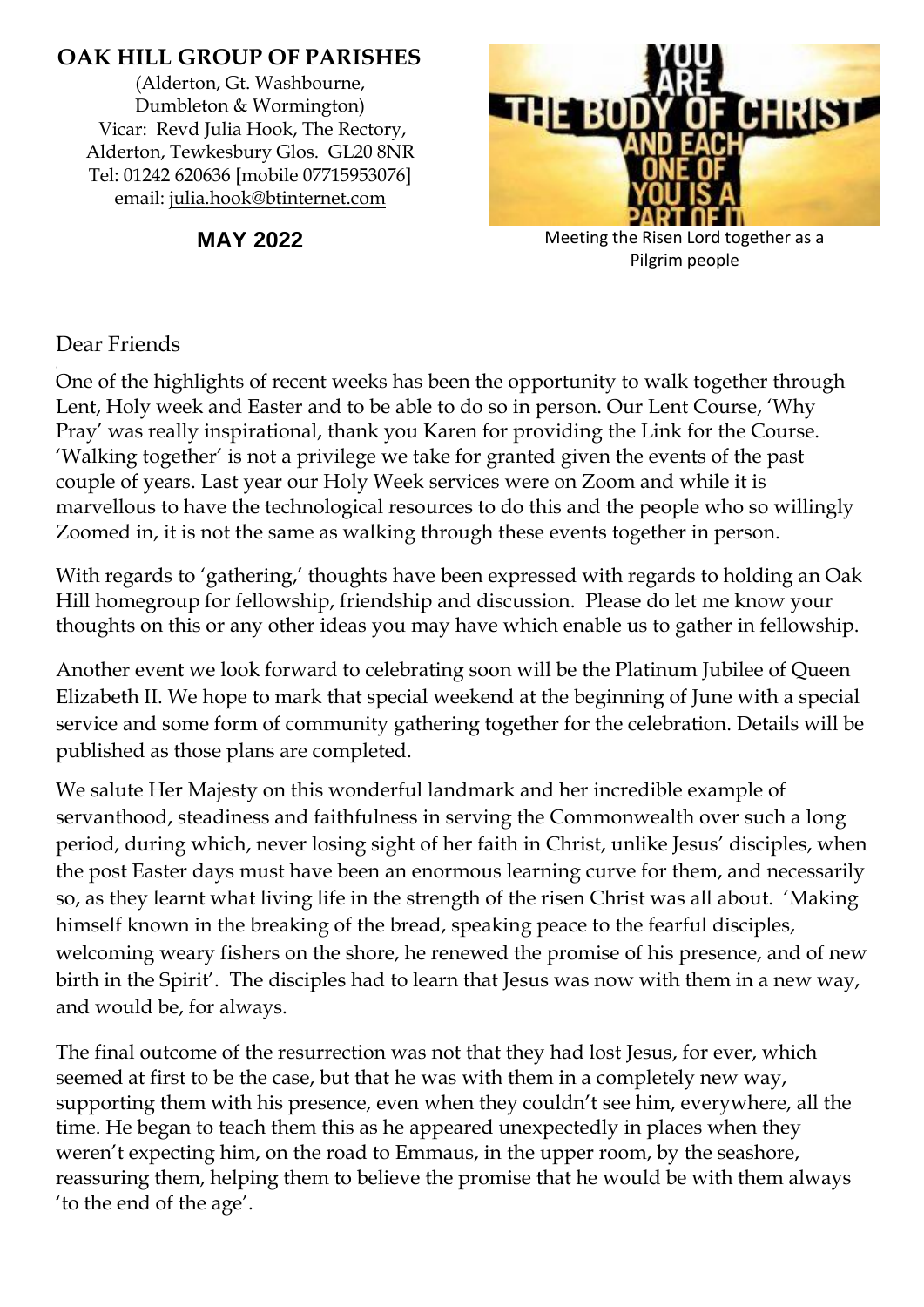Christ is Risen! He is risen indeed! Alleluia! For me this means that Jesus is NOW. Alive in our world today, not simply a figure from the past. So it is possible to 'meet' him in the signs of new growth just outside our window and in the surrounding countryside; to know with certainty that he is alive and present in the concrete cellars of Ukraine; that he is waiting to be found in the people we might meet whilst going about our villages and towns and on the wards of our hospitals or cells of our prisons. Always available , waiting to be recognised. And this is what gives me the confidence to pray. I pray therefore, for all the people we meet in our daily lives that we may recognise and serve Christ in each other and hear God speaking in the voice of friends and strangers.

I conclude by saying that it's wonderful to see parish activities up and running both in terms of organisations e.g. Alderton Gardening Club, alongside new initiatives. It brings a real sense of vitality and encouragement as we enter the brighter days. Let us then be mindful of those in a less fortunate position and continue to pray for the people of the Ukraine and Russia still caught up in conflict and for all efforts to bring about ceasefire. May your Eastertide be full of joy. This comes with love and prayers, Julia

# **ALDERTON**

**CHURCHYARD:** we had some good support when we smartened up the Churchyard in April and were lucky to be able to do so in the sunshine. The Churchyard has featured in a national newspaper where it was commented how peaceful it was with a beautiful view! **THANK YOU** to those that came along to help.

**EASTER:** the service was well attended and the Church was decorated beautifully with a great range of flower displays. Again **THANK YOU** to those who make it look so attractive.

**BOOKS AND CARDS:** don't forget we have a good range of books for sale in Church priced 50p and also a range of handmade cads - do pop into Church to have a look.

**SUMMER FAIR: t**his will be in the afternoon of Saturday July 16th - more details to follow.

### **GREAT WASHBOURNE**

**THANK YOU** to everyone who supported the Great Washbourne Family Fun Quiz. It was lovely to welcome so many to this event, and a huge thank you has to go to the catering team who totally surpassed themselves this year. A really fun evening with the proceeds of over £500 going to the church fund.

Plans are now well underway for the **QUEENS PLATINUM JUBILEE** celebrations which will be held in the centre of the village on the afternoon of **Sunday 5th June.** Details will shortly be circulated, please look out for them. We all hope you will be able to participate.

Finally, just a reminder that The Great Washbourne **SUMMER EVENT** will be held on Friday 24th June, please put the date in to your diary, it would be lovely to see you there.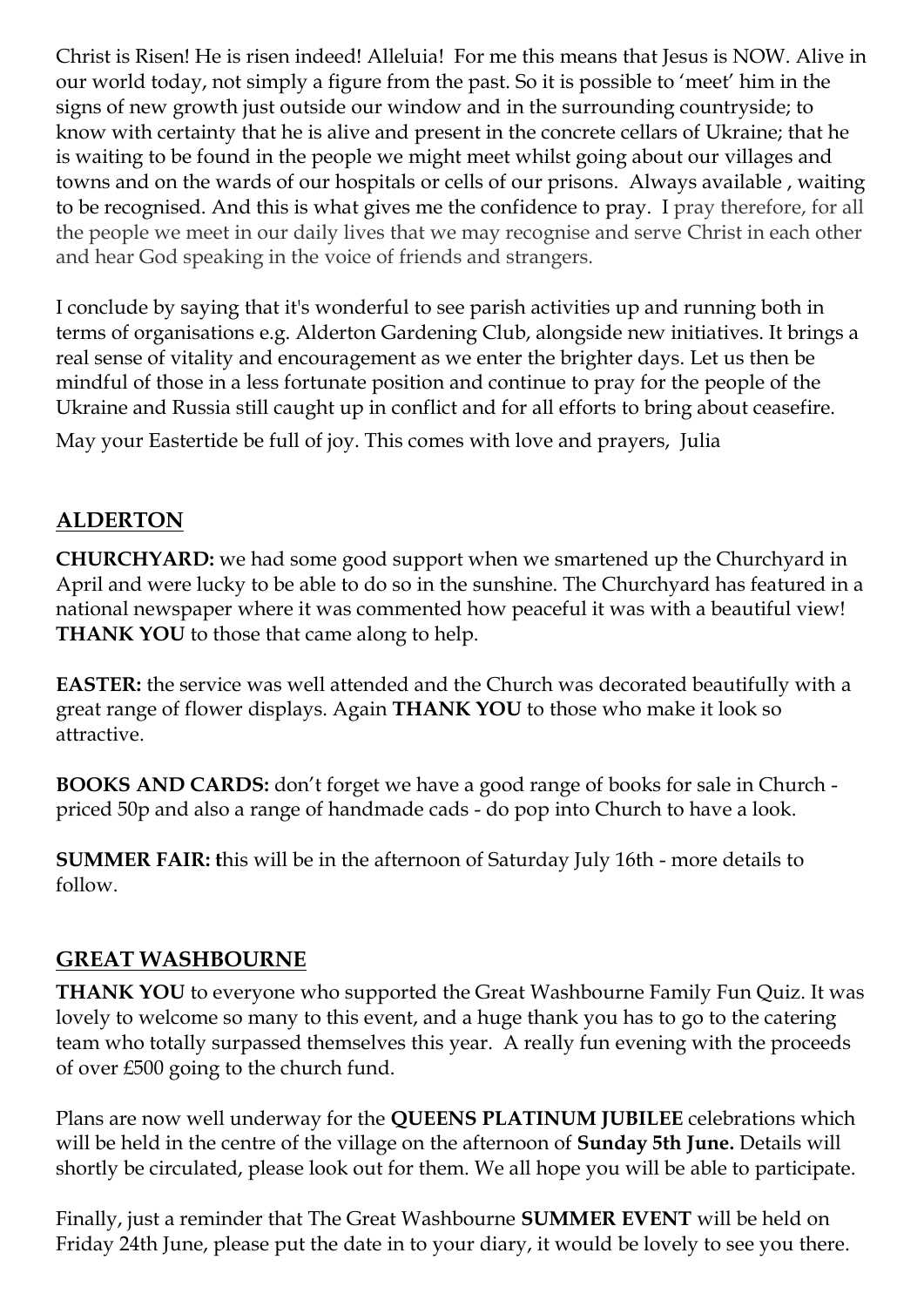### **DUMBLETON**

**THANK YOU** to everyone who supported our Church Spring Clean and helped to refresh all areas in the building. Also many thanks to those who provided the delicious refreshments which kept the workers happy. Yet more thanks go out to the Flower Arrangers who made the church look so beautiful for Easter. The P.C.C. are so grateful to you all.

**THE ANNUAL VESTRY MEETING** to elect Churchwardens followed by **THE ANNUAL PAROCHIAL CHURCH MEETING** to elect representatives on the Parochial Church Council will be held in church on **SUNDAY 15th MAY at 11.45am** following the morning service. The two roles of Churchwarden are still vacant. All parishioners are invited to attend and are encouraged to put their names forward to serve on the committee if they wish to help in any way, however only persons whose names are on the electoral roll can vote at the APCM.

The next **FUN**draising **FILM NIGHT** at the **VILLAGE CLUB** is on **SUNDAY 8th MAY** when we will be showing the super film of "DADS ARMY". which stars many famous names. No need to book it's £5 on the door 7pm for 7.30pm start. Come and join us, have a drink and enjoy a good film.

**THE PLATINUM JUBILEE CELEBRATION AFTERNOON TEA** will be taking place on **SUNDAY 5th JUNE**. 3pm- 5pm on the Green by the church. A separate notice regarding this special event with all the details will be delivered to everyone shortly.

A date for your diary! **JENNY HUNTERS GARDEN PARTY** will be held on JULY 16th this year. Always a very popular event so be sure to keep the date free. More details next month.

### **WORMINGTON**

Wedding Register: Friday 11th March - Nicholas Renwick McDIARMID, Esq and Ms. Harriet Pond RUSSELL Baptism Register: Sunday 24th April – Archie Mark GREEN

**MANY THANKS** to Sarah and Mark Hughes for organising the Easter Egg hunt. It was a lovely sunny day and everyone enjoyed taking part round the village.

A big **THANK YOU** to all who helped spring clean the church and to all who helped decorate the church with flowers for Easter. It was very spring-like and uplifting for our lovely service on Easter morning.

**WVS AGM Friday 6th May 7pm** in the village marquee - all are welcome to attend - Bar in the tent opens at 6.30pm

*Date for the Diary – Platinum Jubilee Picnic Lunch – Sunday 5 th June*